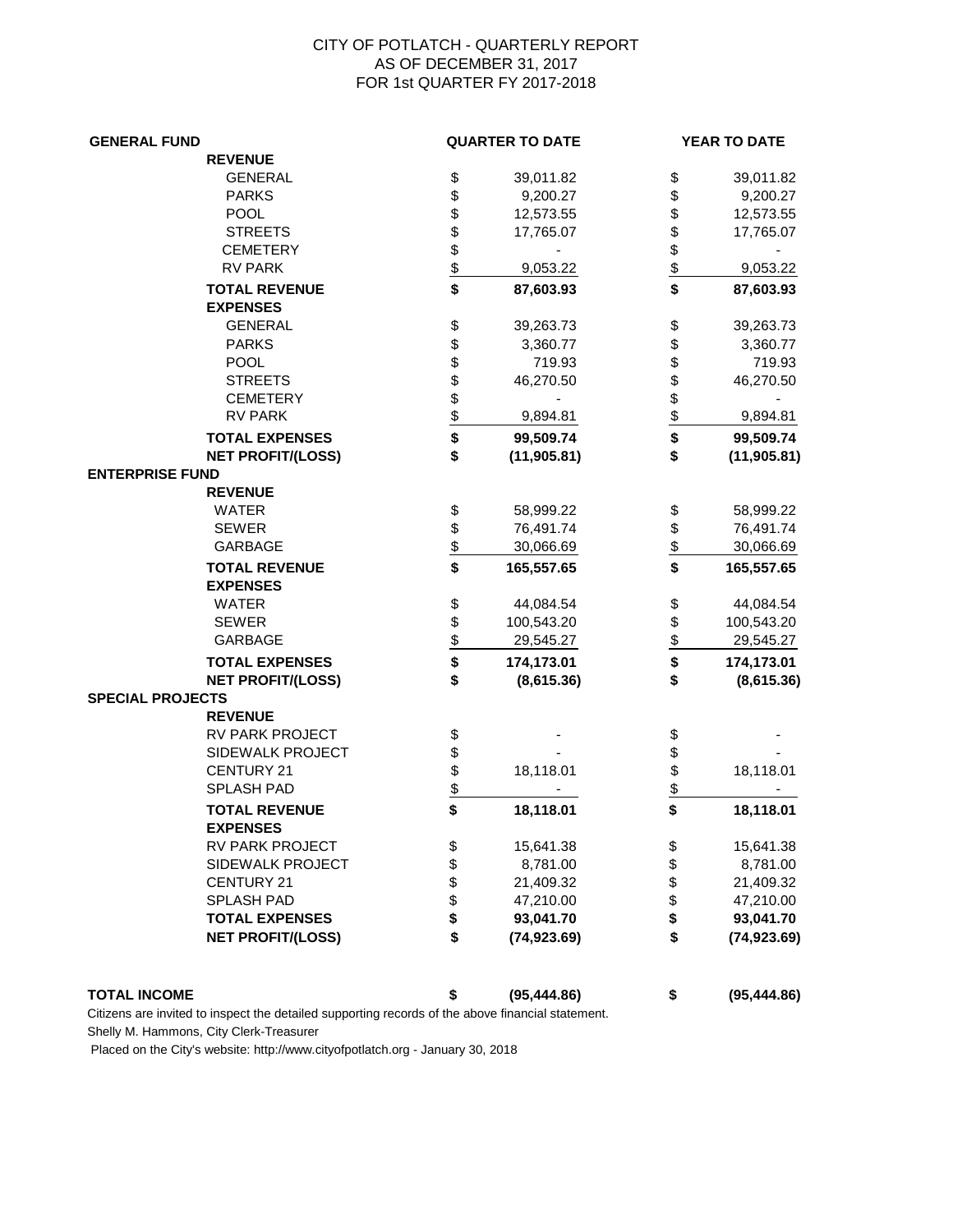## CITY OF POTLATCH - QUARTERLY REPORT AS OF MARCH 31, 2018 FOR 2nd QUARTER FY 2017-2018

| <b>GENERAL FUND</b>     |                                         |                   | <b>QUARTER TO DATE</b> |                         | YEAR TO DATE  |  |
|-------------------------|-----------------------------------------|-------------------|------------------------|-------------------------|---------------|--|
|                         | <b>REVENUE</b>                          |                   |                        |                         |               |  |
|                         | <b>GENERAL</b>                          | \$                | 50,790.30              | \$                      | 89,802.12     |  |
|                         | <b>PARKS</b>                            |                   | 11,998.18              | \$                      | 21,198.45     |  |
|                         | <b>POOL</b>                             |                   | 10,797.32              | \$                      | 23,370.87     |  |
|                         | <b>STREETS</b>                          |                   | 41,912.26              | \$                      | 59,677.33     |  |
|                         | <b>CEMETERY</b>                         |                   |                        | \$                      |               |  |
|                         | <b>RV PARK</b>                          | \$\$\$\$\$        | 3,297.37               | $\overline{\mathbf{S}}$ | 12,350.59     |  |
|                         | <b>TOTAL REVENUE</b><br><b>EXPENSES</b> | \$                | 118,795.43             | \$                      | 206,399.36    |  |
|                         | <b>GENERAL</b>                          | \$                | 40,702.00              | \$                      | 79,958.84     |  |
|                         | <b>PARKS</b>                            |                   | 10,413.78              | \$                      | 13,774.55     |  |
|                         | <b>POOL</b>                             |                   | 1,065.79               | \$                      | 1,785.72      |  |
|                         | <b>STREETS</b>                          |                   | 28,527.51              | \$                      | 74,798.01     |  |
|                         | <b>CEMETERY</b>                         |                   |                        |                         |               |  |
|                         | <b>RV PARK</b>                          | \$ \$ \$ \$ \$ \$ | 8,649.12               | $\frac{6}{3}$           | 18,543.93     |  |
|                         | <b>TOTAL EXPENSES</b>                   |                   | 89,358.20              | \$                      | 188,861.05    |  |
|                         | <b>NET PROFIT/(LOSS)</b>                | \$                | 29,437.23              | \$                      | 17,538.31     |  |
| <b>ENTERPRISE FUND</b>  |                                         |                   |                        |                         |               |  |
|                         | <b>REVENUE</b>                          |                   |                        |                         |               |  |
|                         | <b>WATER</b>                            | \$                | 36,793.34              | \$                      | 95,792.56     |  |
|                         | <b>SEWER</b>                            |                   | 47,383.69              |                         | 123,875.43    |  |
|                         | <b>GARBAGE</b>                          |                   | 21,117.00              | $\frac{6}{5}$           | 51,183.69     |  |
|                         |                                         | $\frac{1}{2}$     |                        | $\overline{\mathbf{s}}$ |               |  |
|                         | <b>TOTAL REVENUE</b><br><b>EXPENSES</b> |                   | 105,294.03             |                         | 270,851.68    |  |
|                         | <b>WATER</b>                            |                   | 38,315.70              | \$                      | 82,400.24     |  |
|                         | <b>SEWER</b>                            |                   | 58,351.25              |                         | 158,894.45    |  |
|                         | <b>GARBAGE</b>                          |                   | 30,239.55              | $\frac{6}{5}$           | 59,784.82     |  |
|                         | <b>TOTAL EXPENSES</b>                   | \$\$\$            | 126,906.50             | \$                      | 301,079.51    |  |
|                         | <b>NET PROFIT/(LOSS)</b>                | \$                | (21, 612.47)           | \$                      | (30, 227.83)  |  |
| <b>SPECIAL PROJECTS</b> | <b>REVENUE</b>                          |                   |                        |                         |               |  |
|                         | RV PARK PROJECT                         | \$                |                        | \$                      |               |  |
|                         | SIDEWALK PROJECT                        |                   |                        | \$                      |               |  |
|                         | CENTURY 21                              |                   | 5,180.34               | \$                      | 23,298.35     |  |
|                         | SPLASH PAD                              |                   |                        | $\frac{1}{2}$           |               |  |
|                         | <b>TOTAL REVENUE</b><br><b>EXPENSES</b> | \$\$\$\$          | 5,180.34               | \$                      | 23,298.35     |  |
|                         | RV PARK PROJECT                         | \$                | 3,836.20               | \$                      | 19,477.58     |  |
|                         | SIDEWALK PROJECT                        |                   | 14,796.88              | \$                      | 23,577.88     |  |
|                         | <b>CENTURY 21</b>                       |                   | 14,712.53              | \$                      | 36,128.74     |  |
|                         | <b>SPLASH PAD</b>                       | \$\$\$            |                        | \$                      | 47,210.00     |  |
|                         | <b>TOTAL EXPENSES</b>                   |                   | 33,345.61              | \$                      | 126,394.20    |  |
|                         | <b>NET PROFIT/(LOSS)</b>                | \$                | (28, 165.27)           | \$                      | (103, 095.85) |  |
| <b>TOTAL INCOME</b>     |                                         | \$                | (20, 340.51)           | \$                      | (115, 785.37) |  |

Citizens are invited to inspect the detailed supporting records of the above financial statement.

Shelly M. Hammons, City Clerk-Treasurer

Placed on the City's website: https://www.cityofpotlatch.org - April 13, 2018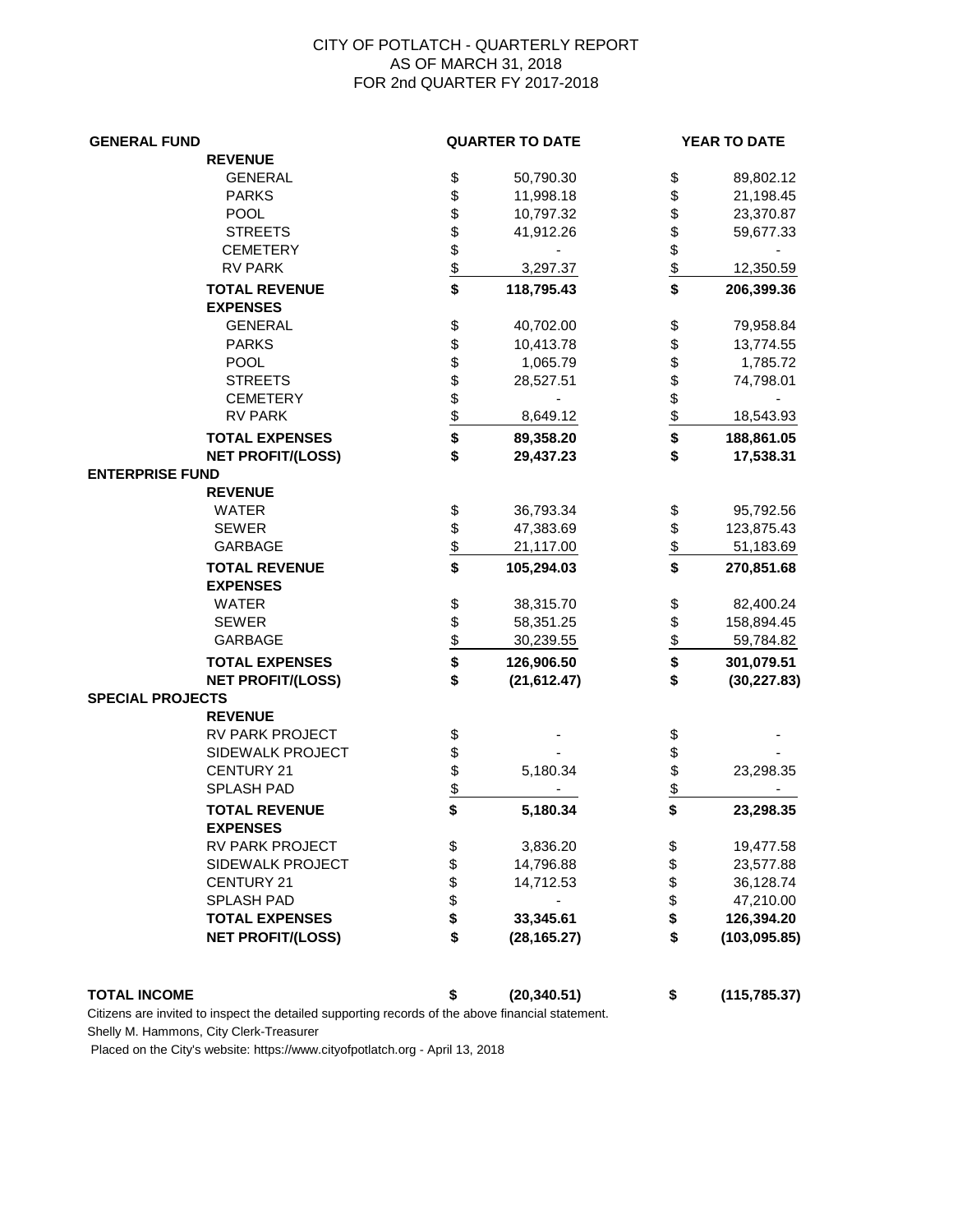## CITY OF POTLATCH - QUARTERLY REPORT AS OF JUNE 30, 2018 FOR 3rd QUARTER FY 2017-2018

| <b>REVENUE</b><br><b>GENERAL</b><br>\$<br>22,249.80<br>\$<br>128,724.79<br>\$<br>\$<br><b>PARKS</b><br>1,705.60<br>28,753.12<br>\$\$\$\$\$<br>\$<br><b>POOL</b><br>25,104.42<br>1,473.35<br>\$\$<br><b>STREETS</b><br>15,670.30<br>80,080.78<br>200.00<br><b>CEMETERY</b><br><b>RV PARK</b><br>20,627.67<br>6,105.51<br>\$<br><b>TOTAL REVENUE</b><br>47,204.56<br>283,490.78<br><b>EXPENSES</b><br>\$\$\$\$\$\$\$<br><b>GENERAL</b><br>\$<br>57,173.60<br>141,236.42<br>\$<br><b>PARKS</b><br>9,206.85<br>23,381.51<br>\$<br><b>POOL</b><br>3,183.64<br>4,969.36<br>\$\$<br><b>STREETS</b><br>66,752.32<br>19,146.49<br><b>CEMETERY</b><br><b>RV PARK</b><br>10,782.89<br>29,726.98<br>\$<br>\$<br><b>TOTAL EXPENSES</b><br>99,493.47<br>266,066.59<br>\$<br>\$<br><b>NET PROFIT/(LOSS)</b><br>(52, 288.91)<br>17,424.19<br><b>ENTERPRISE FUND</b><br><b>REVENUE</b><br>\$<br><b>WATER</b><br>34,941.55<br>\$<br>146,776.12<br>$\frac{6}{3}$<br>$\frac{6}{6}$<br><b>SEWER</b><br>45,406.32<br>199,158.89<br><b>GARBAGE</b><br>20,705.44<br>83,812.50<br>$\overline{\mathbf{s}}$<br><b>TOTAL REVENUE</b><br>101,053.31<br>429,747.51<br><b>EXPENSES</b><br>$\frac{4}{3}$<br><b>WATER</b><br>33,788.38<br>\$<br>156,953.34<br>\$<br><b>SEWER</b><br>83,291.02<br>260,362.08<br><b>GARBAGE</b><br>31,702.28<br>91,487.10<br>\$<br><b>TOTAL EXPENSES</b><br>148,781.68<br>508,802.52<br>\$<br>\$<br><b>NET PROFIT/(LOSS)</b><br>(47, 728.37)<br>(79, 055.01)<br><b>SPECIAL PROJECTS</b><br><b>REVENUE</b><br>RV PARK PROJECT<br>\$<br>82,391.64<br>\$<br>\$\$<br>\$<br>SIDEWALK PROJECT<br>17,134.57<br>33,068.35<br>$\frac{1}{2}$<br>CENTURY 21<br>15,705.65<br>59,237.86<br>SPLASH PAD<br>\$<br>\$<br><b>TOTAL REVENUE</b><br>32,840.22<br>174,697.85<br><b>EXPENSES</b><br>RV PARK PROJECT<br>\$<br>28,762.31<br>48,239.89<br>\$<br>\$\$\$<br>\$<br>SIDEWALK PROJECT<br>35,687.83<br>12,109.95<br>\$<br><b>CENTURY 21</b><br>23,878.65<br>68,048.23<br>\$<br><b>SPLASH PAD</b><br>2,374.00<br>44,836.00<br>\$<br>67,124.91<br><b>TOTAL EXPENSES</b><br>196,811.95<br>\$<br>\$<br><b>NET PROFIT/(LOSS)</b><br>(34, 284.69)<br>(22, 114.10)<br>\$<br><b>TOTAL INCOME</b><br>(129, 553.97)<br>\$<br>(83,744.92) | <b>GENERAL FUND</b> |  | <b>QUARTER TO DATE</b> |  | YEAR TO DATE |  |
|--------------------------------------------------------------------------------------------------------------------------------------------------------------------------------------------------------------------------------------------------------------------------------------------------------------------------------------------------------------------------------------------------------------------------------------------------------------------------------------------------------------------------------------------------------------------------------------------------------------------------------------------------------------------------------------------------------------------------------------------------------------------------------------------------------------------------------------------------------------------------------------------------------------------------------------------------------------------------------------------------------------------------------------------------------------------------------------------------------------------------------------------------------------------------------------------------------------------------------------------------------------------------------------------------------------------------------------------------------------------------------------------------------------------------------------------------------------------------------------------------------------------------------------------------------------------------------------------------------------------------------------------------------------------------------------------------------------------------------------------------------------------------------------------------------------------------------------------------------------------------------------------------------------------------------------------------------------------------------------------------------------------------------------------------------------------------------------------------------------------------------------------------------------------------------------------------------------|---------------------|--|------------------------|--|--------------|--|
|                                                                                                                                                                                                                                                                                                                                                                                                                                                                                                                                                                                                                                                                                                                                                                                                                                                                                                                                                                                                                                                                                                                                                                                                                                                                                                                                                                                                                                                                                                                                                                                                                                                                                                                                                                                                                                                                                                                                                                                                                                                                                                                                                                                                              |                     |  |                        |  |              |  |
|                                                                                                                                                                                                                                                                                                                                                                                                                                                                                                                                                                                                                                                                                                                                                                                                                                                                                                                                                                                                                                                                                                                                                                                                                                                                                                                                                                                                                                                                                                                                                                                                                                                                                                                                                                                                                                                                                                                                                                                                                                                                                                                                                                                                              |                     |  |                        |  |              |  |
|                                                                                                                                                                                                                                                                                                                                                                                                                                                                                                                                                                                                                                                                                                                                                                                                                                                                                                                                                                                                                                                                                                                                                                                                                                                                                                                                                                                                                                                                                                                                                                                                                                                                                                                                                                                                                                                                                                                                                                                                                                                                                                                                                                                                              |                     |  |                        |  |              |  |
|                                                                                                                                                                                                                                                                                                                                                                                                                                                                                                                                                                                                                                                                                                                                                                                                                                                                                                                                                                                                                                                                                                                                                                                                                                                                                                                                                                                                                                                                                                                                                                                                                                                                                                                                                                                                                                                                                                                                                                                                                                                                                                                                                                                                              |                     |  |                        |  |              |  |
|                                                                                                                                                                                                                                                                                                                                                                                                                                                                                                                                                                                                                                                                                                                                                                                                                                                                                                                                                                                                                                                                                                                                                                                                                                                                                                                                                                                                                                                                                                                                                                                                                                                                                                                                                                                                                                                                                                                                                                                                                                                                                                                                                                                                              |                     |  |                        |  |              |  |
|                                                                                                                                                                                                                                                                                                                                                                                                                                                                                                                                                                                                                                                                                                                                                                                                                                                                                                                                                                                                                                                                                                                                                                                                                                                                                                                                                                                                                                                                                                                                                                                                                                                                                                                                                                                                                                                                                                                                                                                                                                                                                                                                                                                                              |                     |  |                        |  |              |  |
|                                                                                                                                                                                                                                                                                                                                                                                                                                                                                                                                                                                                                                                                                                                                                                                                                                                                                                                                                                                                                                                                                                                                                                                                                                                                                                                                                                                                                                                                                                                                                                                                                                                                                                                                                                                                                                                                                                                                                                                                                                                                                                                                                                                                              |                     |  |                        |  |              |  |
|                                                                                                                                                                                                                                                                                                                                                                                                                                                                                                                                                                                                                                                                                                                                                                                                                                                                                                                                                                                                                                                                                                                                                                                                                                                                                                                                                                                                                                                                                                                                                                                                                                                                                                                                                                                                                                                                                                                                                                                                                                                                                                                                                                                                              |                     |  |                        |  |              |  |
|                                                                                                                                                                                                                                                                                                                                                                                                                                                                                                                                                                                                                                                                                                                                                                                                                                                                                                                                                                                                                                                                                                                                                                                                                                                                                                                                                                                                                                                                                                                                                                                                                                                                                                                                                                                                                                                                                                                                                                                                                                                                                                                                                                                                              |                     |  |                        |  |              |  |
|                                                                                                                                                                                                                                                                                                                                                                                                                                                                                                                                                                                                                                                                                                                                                                                                                                                                                                                                                                                                                                                                                                                                                                                                                                                                                                                                                                                                                                                                                                                                                                                                                                                                                                                                                                                                                                                                                                                                                                                                                                                                                                                                                                                                              |                     |  |                        |  |              |  |
|                                                                                                                                                                                                                                                                                                                                                                                                                                                                                                                                                                                                                                                                                                                                                                                                                                                                                                                                                                                                                                                                                                                                                                                                                                                                                                                                                                                                                                                                                                                                                                                                                                                                                                                                                                                                                                                                                                                                                                                                                                                                                                                                                                                                              |                     |  |                        |  |              |  |
|                                                                                                                                                                                                                                                                                                                                                                                                                                                                                                                                                                                                                                                                                                                                                                                                                                                                                                                                                                                                                                                                                                                                                                                                                                                                                                                                                                                                                                                                                                                                                                                                                                                                                                                                                                                                                                                                                                                                                                                                                                                                                                                                                                                                              |                     |  |                        |  |              |  |
|                                                                                                                                                                                                                                                                                                                                                                                                                                                                                                                                                                                                                                                                                                                                                                                                                                                                                                                                                                                                                                                                                                                                                                                                                                                                                                                                                                                                                                                                                                                                                                                                                                                                                                                                                                                                                                                                                                                                                                                                                                                                                                                                                                                                              |                     |  |                        |  |              |  |
|                                                                                                                                                                                                                                                                                                                                                                                                                                                                                                                                                                                                                                                                                                                                                                                                                                                                                                                                                                                                                                                                                                                                                                                                                                                                                                                                                                                                                                                                                                                                                                                                                                                                                                                                                                                                                                                                                                                                                                                                                                                                                                                                                                                                              |                     |  |                        |  |              |  |
|                                                                                                                                                                                                                                                                                                                                                                                                                                                                                                                                                                                                                                                                                                                                                                                                                                                                                                                                                                                                                                                                                                                                                                                                                                                                                                                                                                                                                                                                                                                                                                                                                                                                                                                                                                                                                                                                                                                                                                                                                                                                                                                                                                                                              |                     |  |                        |  |              |  |
|                                                                                                                                                                                                                                                                                                                                                                                                                                                                                                                                                                                                                                                                                                                                                                                                                                                                                                                                                                                                                                                                                                                                                                                                                                                                                                                                                                                                                                                                                                                                                                                                                                                                                                                                                                                                                                                                                                                                                                                                                                                                                                                                                                                                              |                     |  |                        |  |              |  |
|                                                                                                                                                                                                                                                                                                                                                                                                                                                                                                                                                                                                                                                                                                                                                                                                                                                                                                                                                                                                                                                                                                                                                                                                                                                                                                                                                                                                                                                                                                                                                                                                                                                                                                                                                                                                                                                                                                                                                                                                                                                                                                                                                                                                              |                     |  |                        |  |              |  |
|                                                                                                                                                                                                                                                                                                                                                                                                                                                                                                                                                                                                                                                                                                                                                                                                                                                                                                                                                                                                                                                                                                                                                                                                                                                                                                                                                                                                                                                                                                                                                                                                                                                                                                                                                                                                                                                                                                                                                                                                                                                                                                                                                                                                              |                     |  |                        |  |              |  |
|                                                                                                                                                                                                                                                                                                                                                                                                                                                                                                                                                                                                                                                                                                                                                                                                                                                                                                                                                                                                                                                                                                                                                                                                                                                                                                                                                                                                                                                                                                                                                                                                                                                                                                                                                                                                                                                                                                                                                                                                                                                                                                                                                                                                              |                     |  |                        |  |              |  |
|                                                                                                                                                                                                                                                                                                                                                                                                                                                                                                                                                                                                                                                                                                                                                                                                                                                                                                                                                                                                                                                                                                                                                                                                                                                                                                                                                                                                                                                                                                                                                                                                                                                                                                                                                                                                                                                                                                                                                                                                                                                                                                                                                                                                              |                     |  |                        |  |              |  |
|                                                                                                                                                                                                                                                                                                                                                                                                                                                                                                                                                                                                                                                                                                                                                                                                                                                                                                                                                                                                                                                                                                                                                                                                                                                                                                                                                                                                                                                                                                                                                                                                                                                                                                                                                                                                                                                                                                                                                                                                                                                                                                                                                                                                              |                     |  |                        |  |              |  |
|                                                                                                                                                                                                                                                                                                                                                                                                                                                                                                                                                                                                                                                                                                                                                                                                                                                                                                                                                                                                                                                                                                                                                                                                                                                                                                                                                                                                                                                                                                                                                                                                                                                                                                                                                                                                                                                                                                                                                                                                                                                                                                                                                                                                              |                     |  |                        |  |              |  |
|                                                                                                                                                                                                                                                                                                                                                                                                                                                                                                                                                                                                                                                                                                                                                                                                                                                                                                                                                                                                                                                                                                                                                                                                                                                                                                                                                                                                                                                                                                                                                                                                                                                                                                                                                                                                                                                                                                                                                                                                                                                                                                                                                                                                              |                     |  |                        |  |              |  |
|                                                                                                                                                                                                                                                                                                                                                                                                                                                                                                                                                                                                                                                                                                                                                                                                                                                                                                                                                                                                                                                                                                                                                                                                                                                                                                                                                                                                                                                                                                                                                                                                                                                                                                                                                                                                                                                                                                                                                                                                                                                                                                                                                                                                              |                     |  |                        |  |              |  |
|                                                                                                                                                                                                                                                                                                                                                                                                                                                                                                                                                                                                                                                                                                                                                                                                                                                                                                                                                                                                                                                                                                                                                                                                                                                                                                                                                                                                                                                                                                                                                                                                                                                                                                                                                                                                                                                                                                                                                                                                                                                                                                                                                                                                              |                     |  |                        |  |              |  |
|                                                                                                                                                                                                                                                                                                                                                                                                                                                                                                                                                                                                                                                                                                                                                                                                                                                                                                                                                                                                                                                                                                                                                                                                                                                                                                                                                                                                                                                                                                                                                                                                                                                                                                                                                                                                                                                                                                                                                                                                                                                                                                                                                                                                              |                     |  |                        |  |              |  |
|                                                                                                                                                                                                                                                                                                                                                                                                                                                                                                                                                                                                                                                                                                                                                                                                                                                                                                                                                                                                                                                                                                                                                                                                                                                                                                                                                                                                                                                                                                                                                                                                                                                                                                                                                                                                                                                                                                                                                                                                                                                                                                                                                                                                              |                     |  |                        |  |              |  |
|                                                                                                                                                                                                                                                                                                                                                                                                                                                                                                                                                                                                                                                                                                                                                                                                                                                                                                                                                                                                                                                                                                                                                                                                                                                                                                                                                                                                                                                                                                                                                                                                                                                                                                                                                                                                                                                                                                                                                                                                                                                                                                                                                                                                              |                     |  |                        |  |              |  |
|                                                                                                                                                                                                                                                                                                                                                                                                                                                                                                                                                                                                                                                                                                                                                                                                                                                                                                                                                                                                                                                                                                                                                                                                                                                                                                                                                                                                                                                                                                                                                                                                                                                                                                                                                                                                                                                                                                                                                                                                                                                                                                                                                                                                              |                     |  |                        |  |              |  |
|                                                                                                                                                                                                                                                                                                                                                                                                                                                                                                                                                                                                                                                                                                                                                                                                                                                                                                                                                                                                                                                                                                                                                                                                                                                                                                                                                                                                                                                                                                                                                                                                                                                                                                                                                                                                                                                                                                                                                                                                                                                                                                                                                                                                              |                     |  |                        |  |              |  |
|                                                                                                                                                                                                                                                                                                                                                                                                                                                                                                                                                                                                                                                                                                                                                                                                                                                                                                                                                                                                                                                                                                                                                                                                                                                                                                                                                                                                                                                                                                                                                                                                                                                                                                                                                                                                                                                                                                                                                                                                                                                                                                                                                                                                              |                     |  |                        |  |              |  |
|                                                                                                                                                                                                                                                                                                                                                                                                                                                                                                                                                                                                                                                                                                                                                                                                                                                                                                                                                                                                                                                                                                                                                                                                                                                                                                                                                                                                                                                                                                                                                                                                                                                                                                                                                                                                                                                                                                                                                                                                                                                                                                                                                                                                              |                     |  |                        |  |              |  |
|                                                                                                                                                                                                                                                                                                                                                                                                                                                                                                                                                                                                                                                                                                                                                                                                                                                                                                                                                                                                                                                                                                                                                                                                                                                                                                                                                                                                                                                                                                                                                                                                                                                                                                                                                                                                                                                                                                                                                                                                                                                                                                                                                                                                              |                     |  |                        |  |              |  |
|                                                                                                                                                                                                                                                                                                                                                                                                                                                                                                                                                                                                                                                                                                                                                                                                                                                                                                                                                                                                                                                                                                                                                                                                                                                                                                                                                                                                                                                                                                                                                                                                                                                                                                                                                                                                                                                                                                                                                                                                                                                                                                                                                                                                              |                     |  |                        |  |              |  |
|                                                                                                                                                                                                                                                                                                                                                                                                                                                                                                                                                                                                                                                                                                                                                                                                                                                                                                                                                                                                                                                                                                                                                                                                                                                                                                                                                                                                                                                                                                                                                                                                                                                                                                                                                                                                                                                                                                                                                                                                                                                                                                                                                                                                              |                     |  |                        |  |              |  |
|                                                                                                                                                                                                                                                                                                                                                                                                                                                                                                                                                                                                                                                                                                                                                                                                                                                                                                                                                                                                                                                                                                                                                                                                                                                                                                                                                                                                                                                                                                                                                                                                                                                                                                                                                                                                                                                                                                                                                                                                                                                                                                                                                                                                              |                     |  |                        |  |              |  |
|                                                                                                                                                                                                                                                                                                                                                                                                                                                                                                                                                                                                                                                                                                                                                                                                                                                                                                                                                                                                                                                                                                                                                                                                                                                                                                                                                                                                                                                                                                                                                                                                                                                                                                                                                                                                                                                                                                                                                                                                                                                                                                                                                                                                              |                     |  |                        |  |              |  |
|                                                                                                                                                                                                                                                                                                                                                                                                                                                                                                                                                                                                                                                                                                                                                                                                                                                                                                                                                                                                                                                                                                                                                                                                                                                                                                                                                                                                                                                                                                                                                                                                                                                                                                                                                                                                                                                                                                                                                                                                                                                                                                                                                                                                              |                     |  |                        |  |              |  |
|                                                                                                                                                                                                                                                                                                                                                                                                                                                                                                                                                                                                                                                                                                                                                                                                                                                                                                                                                                                                                                                                                                                                                                                                                                                                                                                                                                                                                                                                                                                                                                                                                                                                                                                                                                                                                                                                                                                                                                                                                                                                                                                                                                                                              |                     |  |                        |  |              |  |
|                                                                                                                                                                                                                                                                                                                                                                                                                                                                                                                                                                                                                                                                                                                                                                                                                                                                                                                                                                                                                                                                                                                                                                                                                                                                                                                                                                                                                                                                                                                                                                                                                                                                                                                                                                                                                                                                                                                                                                                                                                                                                                                                                                                                              |                     |  |                        |  |              |  |
|                                                                                                                                                                                                                                                                                                                                                                                                                                                                                                                                                                                                                                                                                                                                                                                                                                                                                                                                                                                                                                                                                                                                                                                                                                                                                                                                                                                                                                                                                                                                                                                                                                                                                                                                                                                                                                                                                                                                                                                                                                                                                                                                                                                                              |                     |  |                        |  |              |  |
|                                                                                                                                                                                                                                                                                                                                                                                                                                                                                                                                                                                                                                                                                                                                                                                                                                                                                                                                                                                                                                                                                                                                                                                                                                                                                                                                                                                                                                                                                                                                                                                                                                                                                                                                                                                                                                                                                                                                                                                                                                                                                                                                                                                                              |                     |  |                        |  |              |  |
|                                                                                                                                                                                                                                                                                                                                                                                                                                                                                                                                                                                                                                                                                                                                                                                                                                                                                                                                                                                                                                                                                                                                                                                                                                                                                                                                                                                                                                                                                                                                                                                                                                                                                                                                                                                                                                                                                                                                                                                                                                                                                                                                                                                                              |                     |  |                        |  |              |  |
|                                                                                                                                                                                                                                                                                                                                                                                                                                                                                                                                                                                                                                                                                                                                                                                                                                                                                                                                                                                                                                                                                                                                                                                                                                                                                                                                                                                                                                                                                                                                                                                                                                                                                                                                                                                                                                                                                                                                                                                                                                                                                                                                                                                                              |                     |  |                        |  |              |  |
|                                                                                                                                                                                                                                                                                                                                                                                                                                                                                                                                                                                                                                                                                                                                                                                                                                                                                                                                                                                                                                                                                                                                                                                                                                                                                                                                                                                                                                                                                                                                                                                                                                                                                                                                                                                                                                                                                                                                                                                                                                                                                                                                                                                                              |                     |  |                        |  |              |  |
|                                                                                                                                                                                                                                                                                                                                                                                                                                                                                                                                                                                                                                                                                                                                                                                                                                                                                                                                                                                                                                                                                                                                                                                                                                                                                                                                                                                                                                                                                                                                                                                                                                                                                                                                                                                                                                                                                                                                                                                                                                                                                                                                                                                                              |                     |  |                        |  |              |  |

Citizens are invited to inspect the detailed supporting records of the above financial statement.

Shelly M. Hammons, City Clerk-Treasurer

Placed on the City's website: https://www.cityofpotlatch.org - July 20, 2018